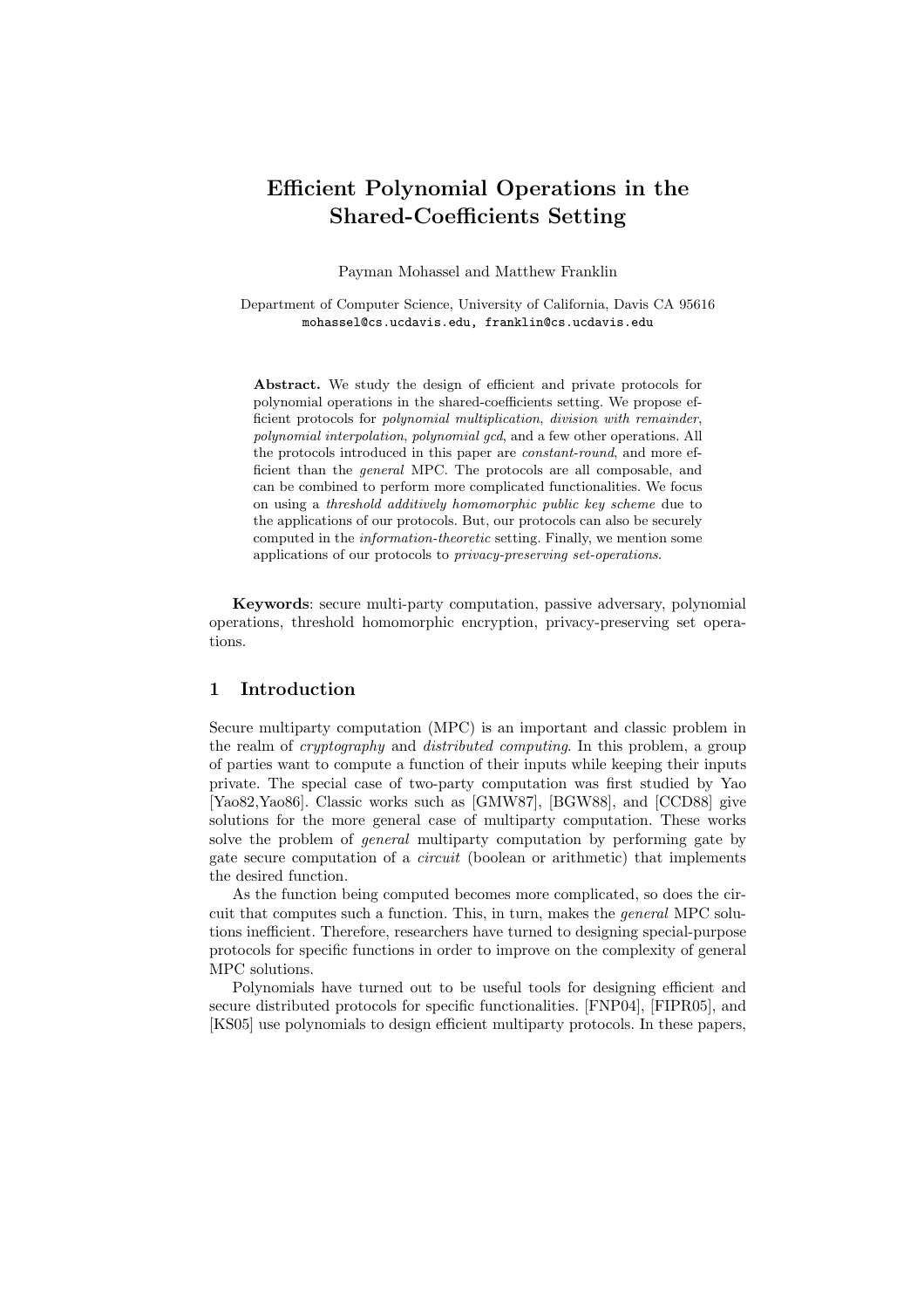coefficients of polynomials are encrypted using an additively homomorphic cryptosystem. Then, different operations on polynomials such as polynomial evaluation, and polynomial multiplication are performed.

These works motivated us to take a closer look at different operations on polynomials. Furthermore, polynomials have appeared (and will continue to appear) in many schemes, or algorithms. Some of these schemes might have privacy concerns, and require a set of parties to securely perform some operations on the polynomials. Anywhere that such operations on polynomials are being performed and privacy is a concern, our protocols can be useful.

### 1.1 Our Contribution

We propose efficient protocols for *polynomial multiplication*, *division with re*mainder, polynomial interpolation, polynomial gcd, and other polynomial operations. These protocols are composable and can be combined to perform more complicated functionalities. In this paper, we are concerned with both communication and round complexity of our protocols. Particularly, all protocols introduced in this paper have constant number of rounds, while we try to optimize their communication complexity wherever possible.

We propose several applications of our methods to *privacy-preserving set*operations. In this setting, parties hold sets of data, and want to perform joint operations on their sets. These operations could be union, intersection, subtraction, or any other operation on sets. In many cases, sets are represented by polynomials. Different operations on polynomials lead to different set-operations. The coefficients of such polynomials are often encrypted using a threshold additivelyhomomorphic public-key cryptosystem. That is why we also use such a cryptosystem to distribute secrets among the parties and to operate on those secrets.

But, we would like to note that our protocols can be implemented using tools other than a threshold additively-homomorphic cryptosystem. For example, any threshold linear secret-sharing scheme can be used to replace such a cryptosystem.

For simplicity, and with slight abuse of terminology, we will use the single term shared throughout this paper to refer to both distribution methods: threshold additively-homomorphic encryption, and threshold linear secret-sharing. See Section 2.1 for more detail.

Our protocols are secure against a semi-honest (passive) adversary. Such an adversary will follow the steps of protocol but will try to learn extra information from the messages it receives during every round of the protocol. The security of our protocols are guaranteed as along as the underlying protocols (multiplication, addition, sharing random values, ...) that are discussed in section 2, can be performed securely. In the computational setting, we require that the threshold homomorphic cryptosystem used be *semantically* secure. This leads to secure implementation of the multiplication protocol described in section 2.1. The threshold version of Paillier's cryptosystem is semantically secure and is suited for this purpose. Similarly, in the *information-theoretic setting*, [BGW88] and [CCD88] provide such secure protocols.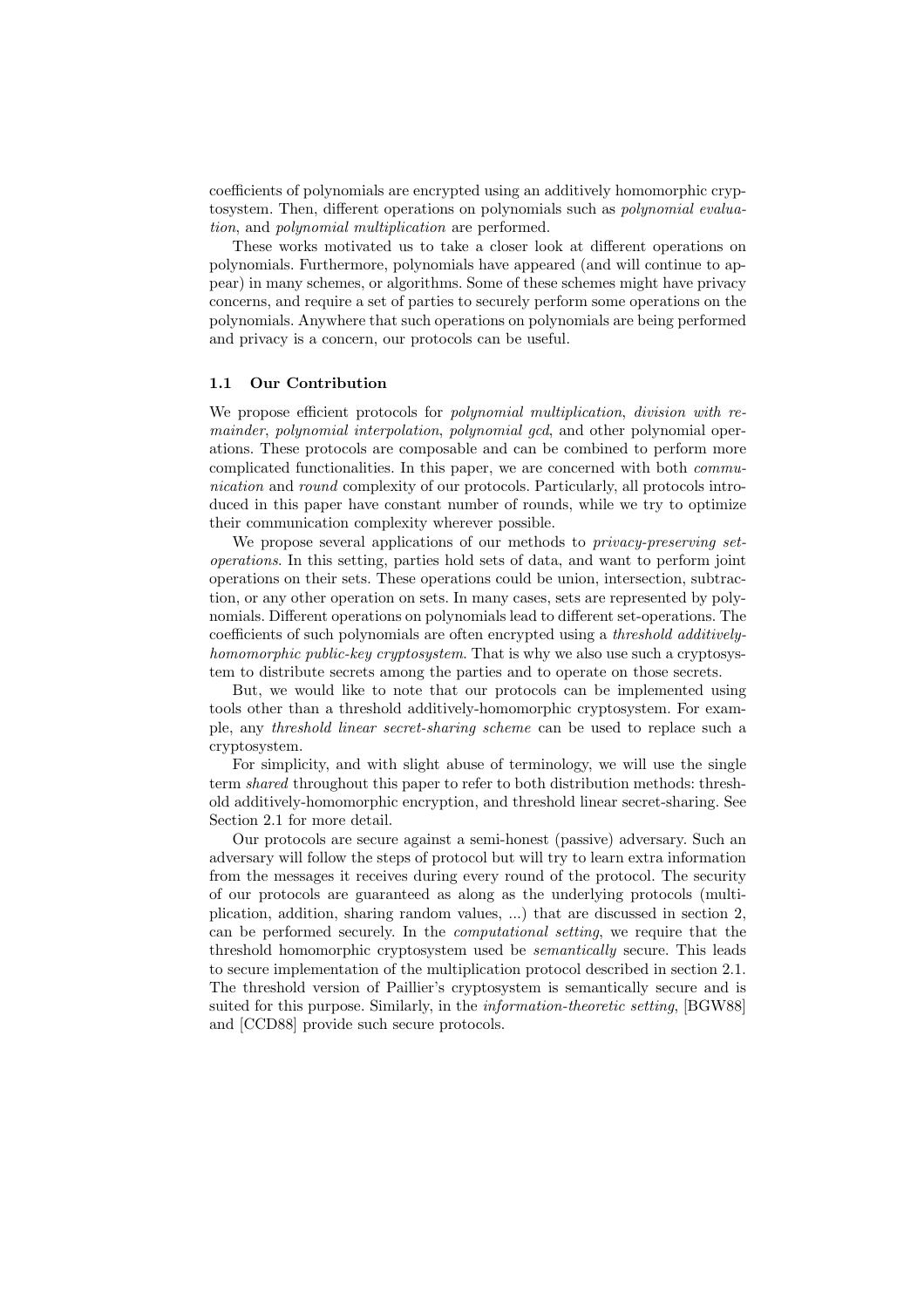### 1.2 Organization

In section 2, we describe all the tools we need for our protocols. In section 3, we describe an efficient protocol for multiplying two shared polynomials. A protocol for Division with remainder is described in section 4. Multiplying many shared polynomials in constant-round is explained in section 5. An efficient protocol for polynomial interpolation is give in section 6. In section 7, we design constantround protocols for gcd of two and many shared polynomials. We also describe a protocol for determining if two shared polynomials are coprime or not.

# 2 Preliminaries

Throughout this paper, F is a finite field of size q.  $F[x]$  is the ring of polynomials over F.  $F[x]/f$  is the extension field where f is an irreducible polynomial.

In this paper, by a shared value, we mean a value that has been distributed among the parties using either (1) a threshold additively-homomorphic public key encryption scheme or (2) a threshold linear secret sharing scheme. The techniques described in this paper will not depend on which method is used. See Section 2.1 for more details.

Throughout this paper, by a *shared polynomial*, we mean a polynomial whose coefficients have been individually encrypted or shared using one of the methods mentioned in the preceding paragraph. A shared polynomial leaks an upper bound on the degree of the polynomial. For some of our protocols, the exact degrees of some shared polynomials may be leaked.

In this paper, by a shared matrix, we mean a matrix whose elements have been individually encrypted or shared using one of the methods described above.

We measure the complexity of our protocols by the number of multiplications of shared values that are necessary. This is a natural measure due to the fact that addition of shared values (for either of the two aforementioned methods) can be performed non-interactively. When the context is clear, we may refer to this complexity measure as simply multiplications.

### 2.1 Shared Values

In this paper, we assume that we either have a threshold additively-homomorphic public key encryption scheme or a threshold linear secret-sharing scheme. As noted above, we may use the term *shared value* to refer to a value that has been distributed according to either method.

Threshold Additively-Homomorphic Encryption We use a threshold cryptosystem with homomorphic properties such as Paillier's cryptosystem [Pai00]. Paillier's cryptosystem is additively homomorphic, and supports threshold decryption [FP00]. Such a cryptosystem has the following four properties:

1. To share a value between the parties, a party can encrypt the value using the public key to the cryptosystem, and broadcast the ciphertext.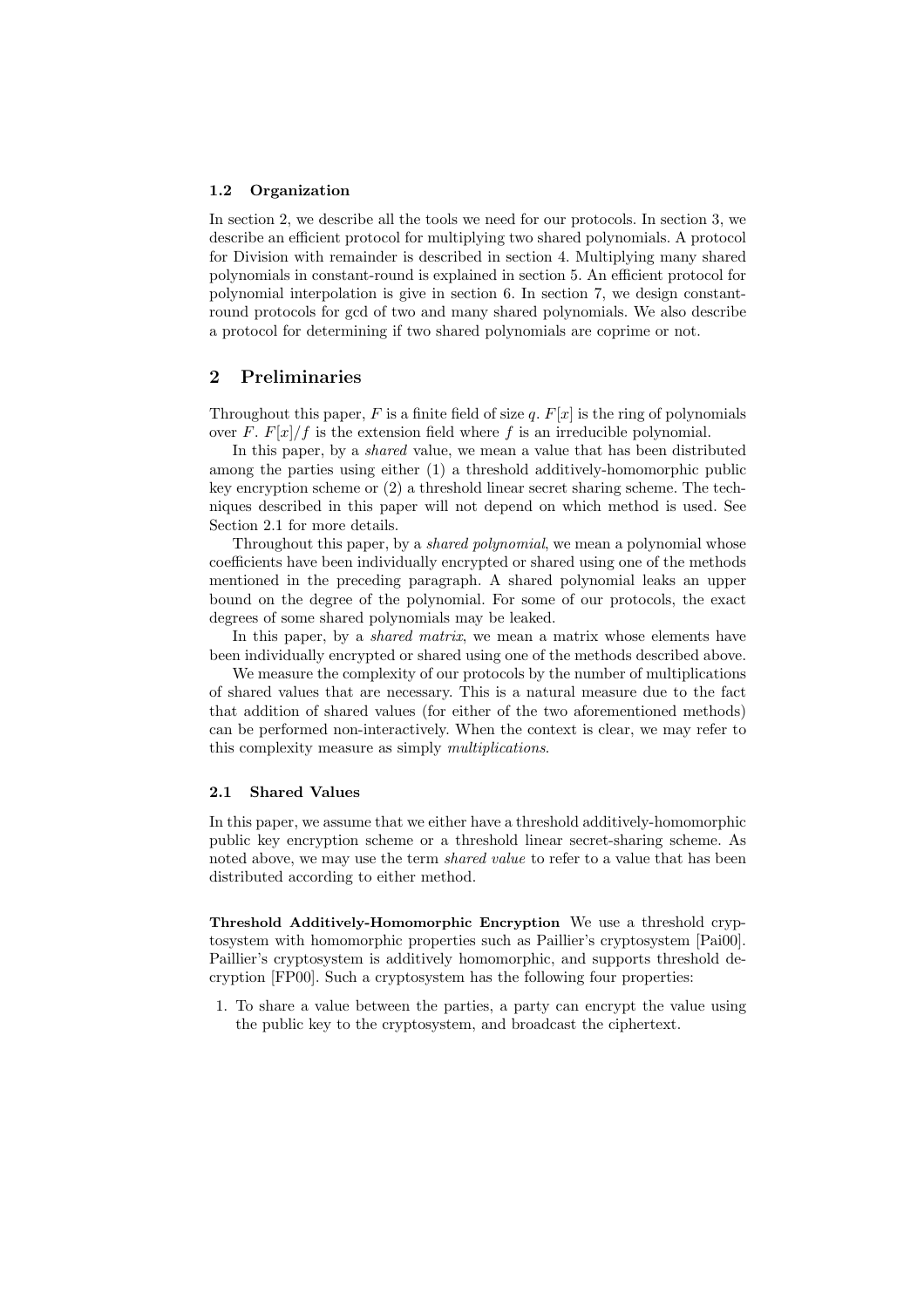- 2. Parties can jointly reveal an encrypted value using the threshold decryption.
- 3. Given the ciphertexts,  $E_{pk}(a)$ , and  $E_{pk}(b)$ , and a public plaintext c, parties can compute  $E_{pk}(a + b)$ , and  $E_{pk}(ca)$  non-interactively.
- 4. Given the ciphertexts  $E_{pk}(a)$  and  $E_{pk}(b)$  parties can securely compute  $E_{pk}(ab)$ in constant number of rounds.

The first three properties are automatically satisfied by any threshold additively homomorphic cryptosystem. We give a simple constant-round protocol to satisfy the fourth property here<sup>1</sup>. Let's assume that parties are holding the ciphertexts  $E_{pk}(a)$ , and  $E_{pk}(b)$ . They want to compute  $E_{pk}(ab)$ . The protocol follows:

- 1. Party *i* broadcasts  $E_{pk}(r_i)$  to all the parties, where  $r_i$  is a randomly chosen plaintext.
- 2. Parties compute  $E_{pk}(a + \sum_i r_i)$ , and decrypt the result to get  $a' = a + \sum_i r_i$ .
- 3. Each party computes  $a'E_{pk}(b) = E_{pk}(a'b)$ .
- 4. Party i computes  $r_i E_{pk}(b) = E_{pk}(r_i b)$ , and broadcasts it to other parties.
- 5. Parties compute  $E_{pk}(a'b) \sum_{i} E_{pk}(r_i b) = E_{pk}(ab)$ .

One minor issue is that the domain of Paillier's cryptosystem is the ring  $Z_n$ , where *n* is the product of two large and secret primes. Note that  $Z_n$  has all of the properties of a finite field except that some of the non-zero elements in  $Z_n$ are not invertible. However, an extended gcd algorithm on  $x$  and  $n$  either finds the inverse of  $x \mod n$ , or finds a non-trivial factor of  $n$ . So in practice we can describe computations in  $Z_n$  as if it were a finite field.

Threshold Linear Secret Sharing We require a threshold linear secret-sharing scheme over a field with the following properties:

- 1. Parties can share a value in constant number of rounds.
- 2. Parties can reveal their shares in a constant number of rounds.
- 3. Given shares of values  $a$  and  $b$ , and a publicly known value  $c$ , parties can compute shares of  $(a + b)$ , and ca without any interaction.
- 4. Given shares of values a, and b, parties can compute shares of ab in constant number of rounds.

The secret-sharing scheme can be unconditionally or computationally secure. Shamir's polynomial-based threshold linear secret sharing scheme [Sha79] is unconditionally secure. One example of a secret-sharing scheme for the computational setting is given in [GRR98].

### 2.2 Existing Constant-Round Protocols

In this section, we review some of the existing protocols with constant number of rounds. We would like to remind the reader that the term shared value (and

<sup>&</sup>lt;sup>1</sup> see [CDN01] for a similar protocol.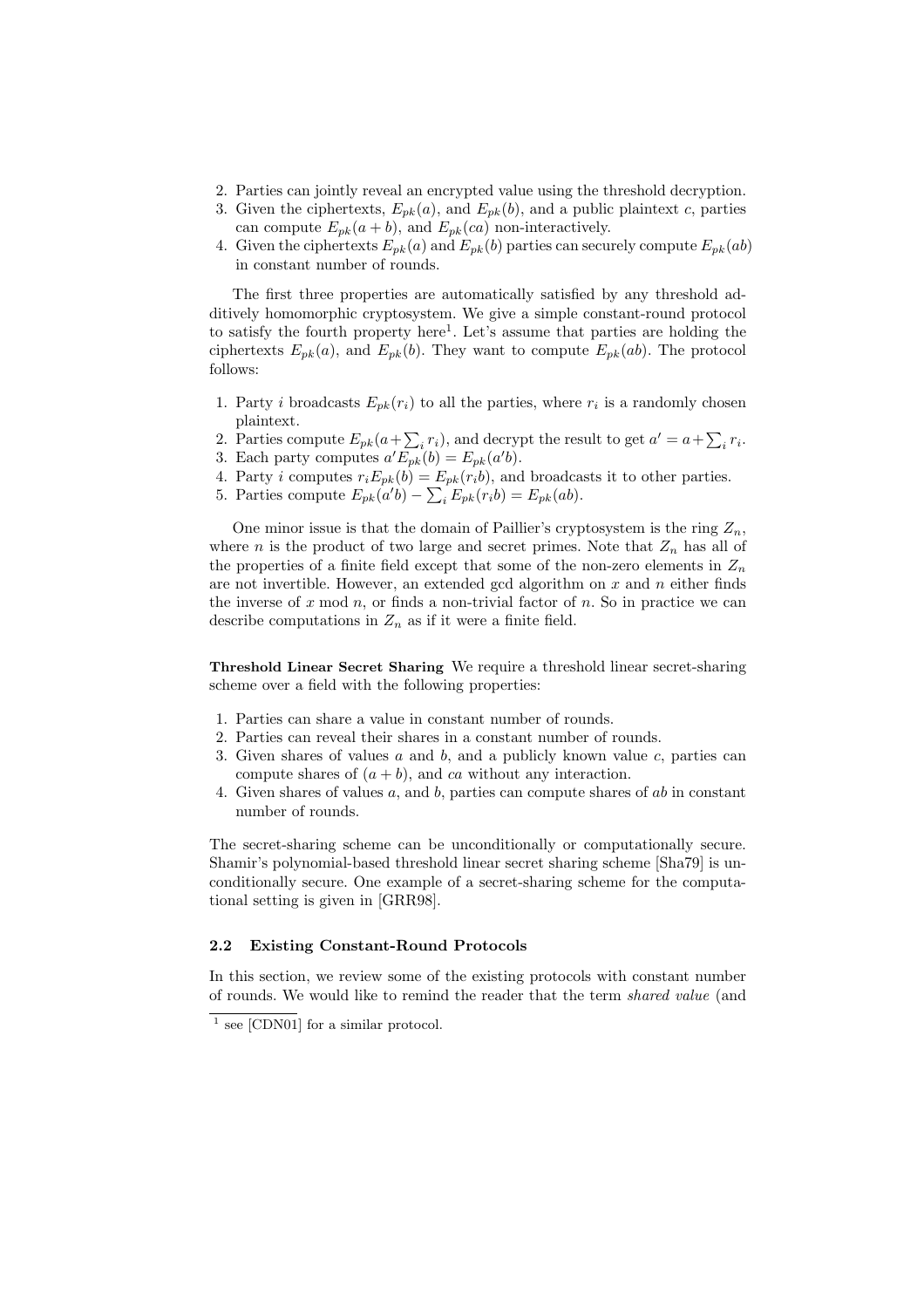shared polynomial and shared matrix) is used throughout the remainder of this paper regardless of whether the underlying distribution method is by threshold additively-homomorphic encryption or by threshold linear secret sharing.

Shares of a polynomial  $P$  in  $F[x]$ , are simply the collection of shares of all of P's coefficients. In a similar way, shares of a matrix  $M$  over  $F$  are the collection of shares of all the elements in M.

We will use or refer to the following techniques throughout the paper. Most of these protocols have appeared in [BB89], and [CD01].

Sharing a Secret Random Field Element, Polynomial, or Matrix A protocol in which parties generate shares of a random and secret value  $r \in F$ . This can be done by letting each party share a random value between the parties. Then, parties take the sum of all of those values as r. We can extend this protocol to share random polynomials in  $F[x]$  or  $F[x]/f$ . In a similar way, we can also share random matrices over F.

Constant-Round Multiplication and Division Consider the polynomials  $P_A$ and  $P_B$  in  $F[x]$ . If  $P_A$ , and  $P_B$  are both secret and shared among the parties, then the parties can use the basic polynomial multiplication to compute shares of  $P_{A}P_{B}$  in constant-round. We will describe a more communication-efficient protocol for this task in Section 3. If at least one of the polynomials is publicly known, the multiplication does not need any interaction. The case of matrices is similar.

If  $P_A$  is shared, and  $P_B$  is publicly known, parties can compute shares of  $Q$ and R such that  $P_A = QP_B + R$  and  $deg(R) \leq P_B$ . This can be done using the synthetic division, and does not require any interaction between the parties. In Section 4, we describe an efficient division protocol for the case where both  $P_A$ and  $P_B$  are secret and shared.

Sharing Secret Invertible Field Elements and Matrices This is a protocol that generates a sharing of a secret, random non-zero field element, or an invertible matrix. The protocol securely generates two random elements (matrices), securely multiplies them, and reveals the result. If this is non-zero (invertible), one of the secret elements(matrices) is taken as the desired output of the protocol. The probability that a random  $n$  by  $n$  matrix is invertible is greater than  $\frac{1}{4}$ , and at least  $1 - \frac{n}{q}$ .

Constant-Round Inversion of Matrices and Field Elements In this protocol, given shares of a field element (matrix)  $X$ , parties compute shares of the inverse of that element (matrix). As it is described in [BB89], parties first generate shares of a random non-zero (invertible) field element (matrix)  $R$ . Then, they compute shares of RX, and reveal the result. Parties compute  $(RX)^{-1} = X^{-1}R^{-1}$  noninteractively. Finally, they compute  $X^{-1}R^{-1} * R = X^{-1}$  non-interactively.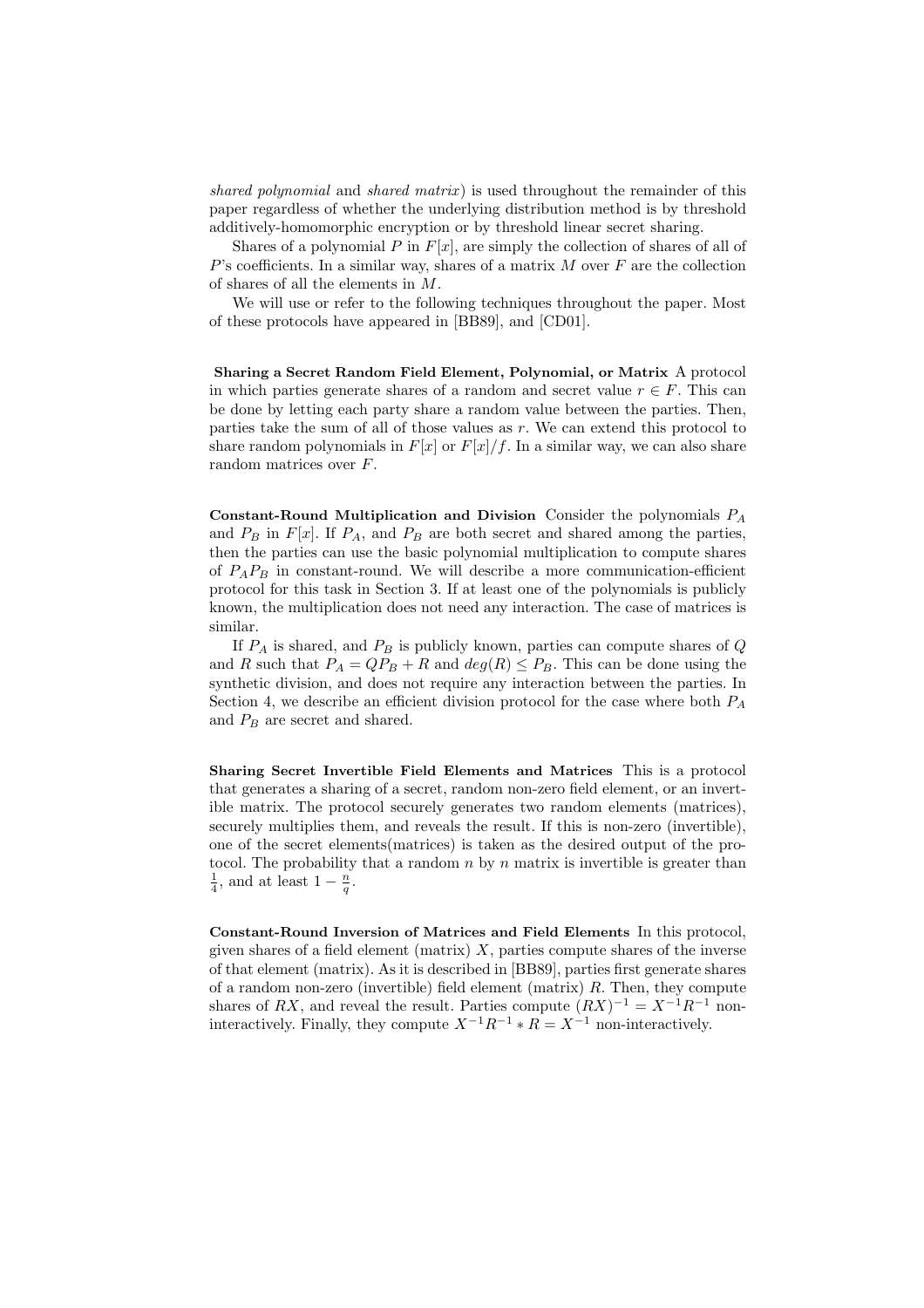Unbounded Fan-In Multiplication in Constant-Round Given shares of polynomially many field elements (matrices)  $X_1, \ldots, X_l$ , parties want to compute shares of their product. Parties generate shared random non-zero (invertible) field elements (matrices)  $R_1, \ldots, R_l$ . They compute  $P_1 = X_1 R_1$ , and  $P_i =$  $R_{i-1}^{-1}X_iR_i$  for  $i \geq 2$ . They publicly announce all the  $P_i$  values, compute  $\prod_i P_i$ , and multiply the result by  $R_l$ , all non-interactively. This gives them shares of  $\prod_i X_i$ .

Linear Algebra in Constant-Round consider the following protocols: (1) Given shares of a matrix A, parties want to compute shares of  $det(A)$  (2) Given shares of a matrix  $\hat{A}$ , and shares of vector  $\hat{b}$ , parties want to compute shares of solution(s) to the linear system  $Ax = b$ . [CD01] proposes efficient and constant-round protocols for these two problems, and others. These protocols are more elaborate, and we will not describe them here.

### 2.3 Privacy-Preserving Set-Operations

[KS05] uses polynomials to represent sets of data. The polynomial representation of a set S of elements in F is the polynomial  $P = \prod_i (x - s_i)$ , where  $s_i \in S$ . Then, different operations on polynomials lead to different operations on the underlying set. For instance, to compute the union of two disjoint sets, one can simply multiply the two polynomials.

By performing different operations on the polynomials, [KS05] designs privacy preserving operations on sets. These operations include, set-intersection, set-union, element reduction, and others. For these protocols to be private, coefficients of polynomials can be shared using either a threshold additivelyhomomorphic encryption scheme or a threshold linear secret-sharing scheme. In fact, the results in [KS05] are presented using only threshold additivelyhomomorphic encryption, but it is easy to translate their results to the threshold linear secret-sharing setting. For consistency we will use the single term shared (as discussed in Section 2.1) throughout this section to describe their results.

Their protocols gain efficiency compared to general multiparty solutions, due to the fact that the following operations can be performed without any interaction:

- 1. If a party knows the polynomial  $P_A$ , and is given the shared polynomial  $P_B$ , then he can compute shared polynomial  $P_A P_B$  without any interaction.
- 2. A party can compute the derivative of a shared polynomial  $P$  without any interaction with other parties.

In case of polynomial multiplication, if both polynomials are shared, the most efficient solution is the general multiparty computation. An appropriate general MPC for this case is [CDN01]. For instance, the classic polynomial multiplication algorithm (polynomials of degree  $O(n)$ ), gives us a circuit with  $O(n^2)$ multiplication gates over a ring, each of which requires interaction between the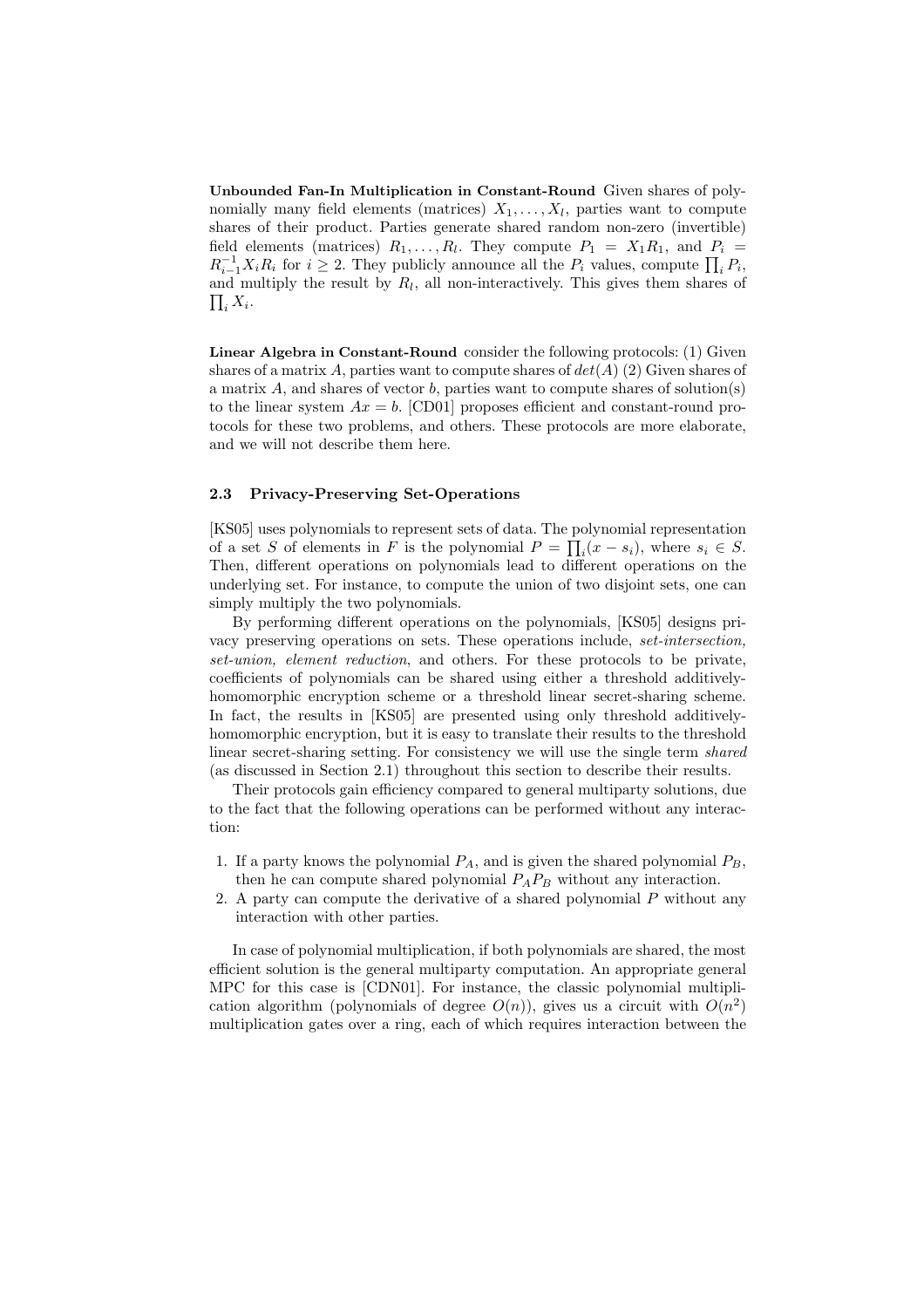parties. The most efficient polynomial multiplication algorithm has a circuit with  $O(npolylog(n))$  gates.

Another interesting operation on polynomials that has not been considered in the privacy-preserving setting, is the division with remainder of polynomials. Such a protocol leads to operations for set deletion/subtraction (when the element(s) is known to be in the set).

One can verify that if a party A knows polynomial  $P_A$  and is given the shared polynomial  $P_B$ , he can perform the synthetic division algorithm to compute the shared polynomials  $Q$  and  $R$  without any interaction with other parties, where  $P_B = QP_A + R$ , and  $deg(R) \leq P_A$ . But, if both polynomials are shared, the most efficient protocols are the general MPC protocols.

In later sections, we will propose protocols for these, and other tasks. Our protocols will be constant-round , and more efficient than the general MPC.

# 3 Multiplying Two Polynomials

Consider two shared polynomials  $f(x), g(x) \in F[x]$ , where F is a finite field, and  $deg(f) = deg(g) = n$ . Parties want to compute shares of the polynomial  $h(x) = f(x)*g(x)$ . The following is a simple and efficient constant-round protocol for computing the shared product polynomial, with communication complexity of  $O(n)$  multiplications. To the best of our knowledge, this protocol has not been published previously.

- 1. Each party computes his/her share of  $f(i)$  and  $q(i)$  for all  $0 \leq i \leq 2n$ .
- 2. Parties engage in 2n multiplications to get their shares of  $h(i) = f(i) * g(i)$ .
- 3. Each party can perform the Lagrange Interpolation on its own to get his/her share of coefficients of  $h(x)$ .

In step 1, no interaction is necessary. All the  $i$ 's are public, and therefore, parties are computing a linear function of shared coefficients. In step 2, parties perform  $2n$  multiplications of shared elements in the field. Step 3 is also performed without any interaction between the parties. This leads to the communication complexity of  $O(n)$  multiplications. This also provides an efficient privacy-preserving set union protocol for the setting of [KS05].

# 4 Division with Remainder

Let  $f(x)$  and  $g(x)$  be two polynomials in  $F[x]$  where  $deg(f) = n$ ,  $deg(g) = m$ , and  $m \leq n$ . Given shares of f and q, parties want to compute shares of q and r such that  $f(x) = g(x)g(x) + r(x)$ , and  $deg(r) \leq deg(g)$ . The synthetic polynomial division is sequential and does not directly lead to a constant-round protocol for polynomial division. Furthermore, it requires  $O(n^2)$  multiplication of elements of a field. The fastest division algorithm still requires  $O(npolylog(n))$ such multiplications.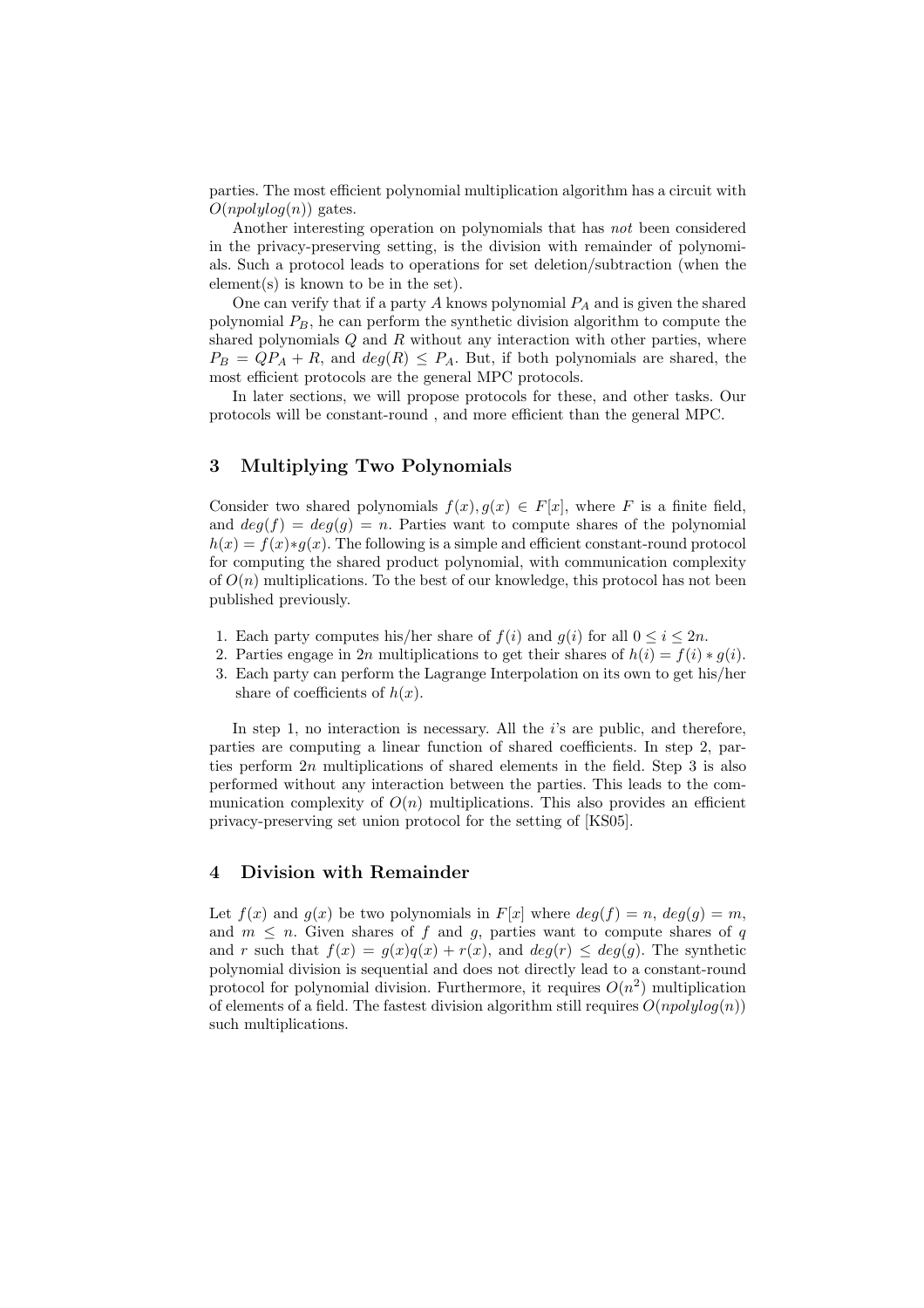Next, we give a constant-round protocol for the division with remainder of two shared polynomials. The communication complexity of our protocol is  $O(n)$ multiplications. The idea is borrowed from a division algorithm using Newton's iteration (See chapter 9 of [GG03] for more information).

Consider the equation

$$
f(x) = g(x)q(x) + r(x)
$$
\n<sup>(1)</sup>

By substituting  $\frac{1}{x}$  for the variable x in the polynomials, we have the following equation:

$$
x^{n} f(1/x) = [x^{n-m} q(1/x)] * [x^{m} g(1/x)] + (x^{n-m+1}) * [x^{m-1} r(1/x)] \qquad (2)
$$

Let  $rev_k(a) = x^k a(1/x)$  for an arbitrary polynomial  $a(x)$ . When  $deg(a) = k$ , this operation simply reverses the order of coefficients of  $a(x)$ . We can rewrite the above equation as:

$$
rev_n(f) = rev_{n-m}(q) * rev_m(b) + x^{n-m+1} * rev_{m-1}(r) \Rightarrow
$$
  
\n
$$
rev_n(f) = rev_{n-m}(q) * rev_m(g) \mod x^{n-m+1} \Rightarrow
$$
  
\n
$$
rev_{n-m}(q) = rev_n(f) * rev_m(g)^{-1} \mod x^{n-m+1}
$$
  
\n(3)

If parties can compute shares of  $rev_{n-m}(q)$  efficiently and in constant-round, they can also compute shares of  $q(x)$ , and  $r(x) = f(x) - q(x)q(x)$  efficiently. Note that we already have an efficient protocol for multiplying two polynomials from section 3. The division algorithm follows:

- 1. Parties compute shares of  $rev_n(f)$  and  $rev_m(g)$  without any interaction.
- 2. Now, parties need to compute shares of  $rev_m(g)^{-1}$  mod  $x^{n-m+1}$ . We will give an efficient sub protocol for this operation later in this section.
- 3. They can use the protocol for multiplying two polynomials to compute shares of  $rev_v(f) * rev_m(g)^{-1}$ .
- 4. Parties reduce the result mod  $x^{n-m+1}$  and reverse the coefficients to get  $q(x)$  shared without any interaction.
- 5. By performing another polynomial multiplication, parties compute shares of  $q(x)q(x)$ .
- 6. Parties compute shares of  $r(x) = f(x) g(x)q(x)$  without any interaction.

Note that division with remainder is reduced to two polynomial multiplications (step 3, 5) and one polynomial inversion (step 2). We already know how to do the polynomial multiplication in an efficient way. It suffices to give an efficient protocol for inverting an invertible polynomial  $f \mod x^t$ , where  $t$  is known to all parties. It is important to note that  $rev_m(g)$  is invertible mod  $x^t$  for any  $t \geq 1$ . To see that, note that  $deg(q) = m$ . This means that the leftmost coefficient of  $g(x)$  is non-zero. Therefore, the free coefficient (constant term) of  $rev_m(g)$  is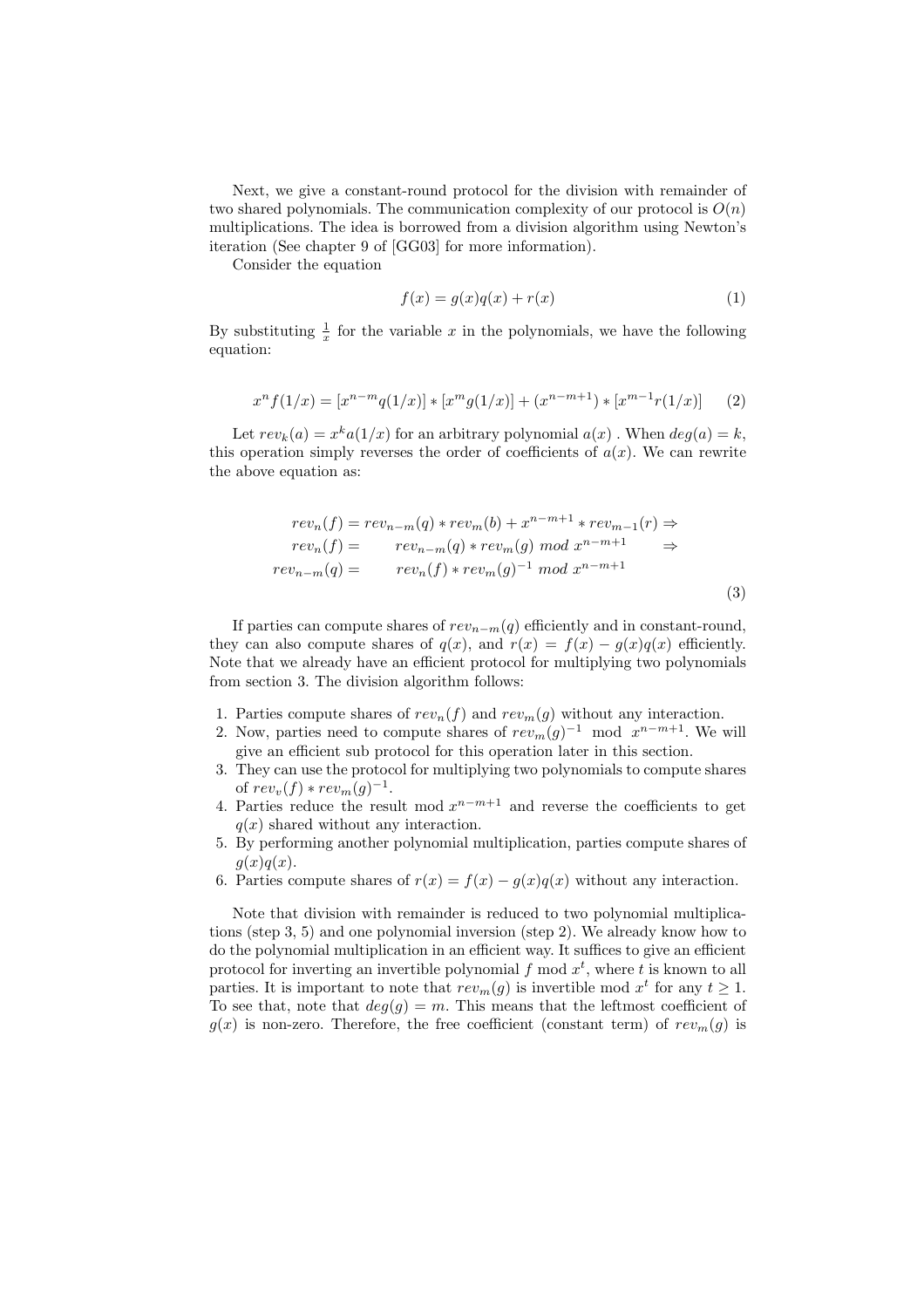also non-zero. This implies that  $rev_m(g)$  is not divisible by x, and is invertible mod  $x^t$  for any  $t \geq 1$ . This observation implies that for our division algorithm to work properly, we need to guarantee that the given (maximum) degrees for the polynomials are in fact the exact degrees of those polynomials.

Consider the ring  $F[x]/x^t$ . Consider the multiplicative subgroup  $(F[x]/x^t)^*$ that contains all the invertible polynomials in  $F[x]/x^t$ . To invert a polynomial  $f \in (F[x]/x^t)^*$ , we adapt the matrix inversion technique of [BB89].

- 1. Parties compute shares of a uniformly random polynomial s in  $F[x]/x^t$ .
- 2. Parties compute shares of  $f(x) * s(x) \mod x^t$ , and publicly announce their shares.
- 3. Parties compute their shares of  $g(x) = (f(x) * s(x))^{-1} \mod x^t = s(x)^{-1} *$  $f(x)^{-1} \mod x^t$ . We expect s to be invertible in  $F[x]/x^t$ , because  $gcd(s, x^t) =$ 1 with high probability  $(1 - 1/q)$ .
- 4. Parties compute their shares of  $f(x)^{-1} \mod x^t = s(x) * g(x) \mod x^t$ .

Step 2 requires a polynomial multiplication. Steps 3 and 4 do not require any interaction between the parties. Therefore, the communication complexity of this inversion is  $O(n)$  multiplications.

Our division with remainder protocol also provides an efficient privacy preserving subset deletion protocol for the setting of [KS05].

# 5 Multiplying Many Polynomials

Let  $f_1, f_2, \ldots, f_l$  be polynomials in  $F[x]$ , where  $deg(f_i) = n_i$ . Given shares of  $f_i$ for all  $1 \leq i \leq l$ , parties want to compute shares of  $h(x) = \prod_{i=1}^{l} f_i(x)$ . In this section, we will give an efficient constant-round protocol for this task.

We would like to use the technique of [BB89] for unbounded fan-in multiplication of elements in a field. But, note that  $F[x]$  is not a field. An appropriate field that contains all the  $f_i$ 's and their product  $h(x)$  is the extension field  $F[x]/f$ where f is an irreducible polynomial of degree  $n_1 + n_2 + \ldots + n_l + 1$ . To multiply two polynomials in  $F[x]/f$ , parties can multiply the polynomials using the protocol in section 3, and compute the result mod  $f$ . Since  $f$  is a publicly known polynomial, the second step doesn't require any interaction. The protocol for multiplying many polynomials follows:

- 1. One party computes an irreducible polynomial f of degree  $n_1 + \ldots + n_l + 1$ , and announces it to other parties.
- 2. Parties share l random polynomials  $r_1, \ldots, r_l$  in the field  $F[x]/f$ .
- 3. Parties compute shares of  $r_i(x)^{-1}$  for all  $i \in \{0..l\}$ .
- 4. Parties compute and publicly announce  $(f_1(x)r_1(x) \mod f)$ ,  $(r_1(x)^{-1}f_2(x)r_2(x)$  $mod\ f)$ ,  $(r_2(x)^{-1}f_3(x)r_3(x)\ mod\ f)$ , ...,  $(r_{l-1}(x)^{-1}f_l(x)r_l(x)\ mod\ f)$ .
- 5. Parties compute the product of the l public polynomials, and multiply the result by  $r_l(x)^{-1}$ .
- 6. Parties reduce the result mod  $f$  to obtain shares of  $h(x)$ .

The above protocol is constant-round. The communication complexity is dominated by step 4, which requires  $O(l(\sum_{i=1}^{l} n_i))$  multiplications.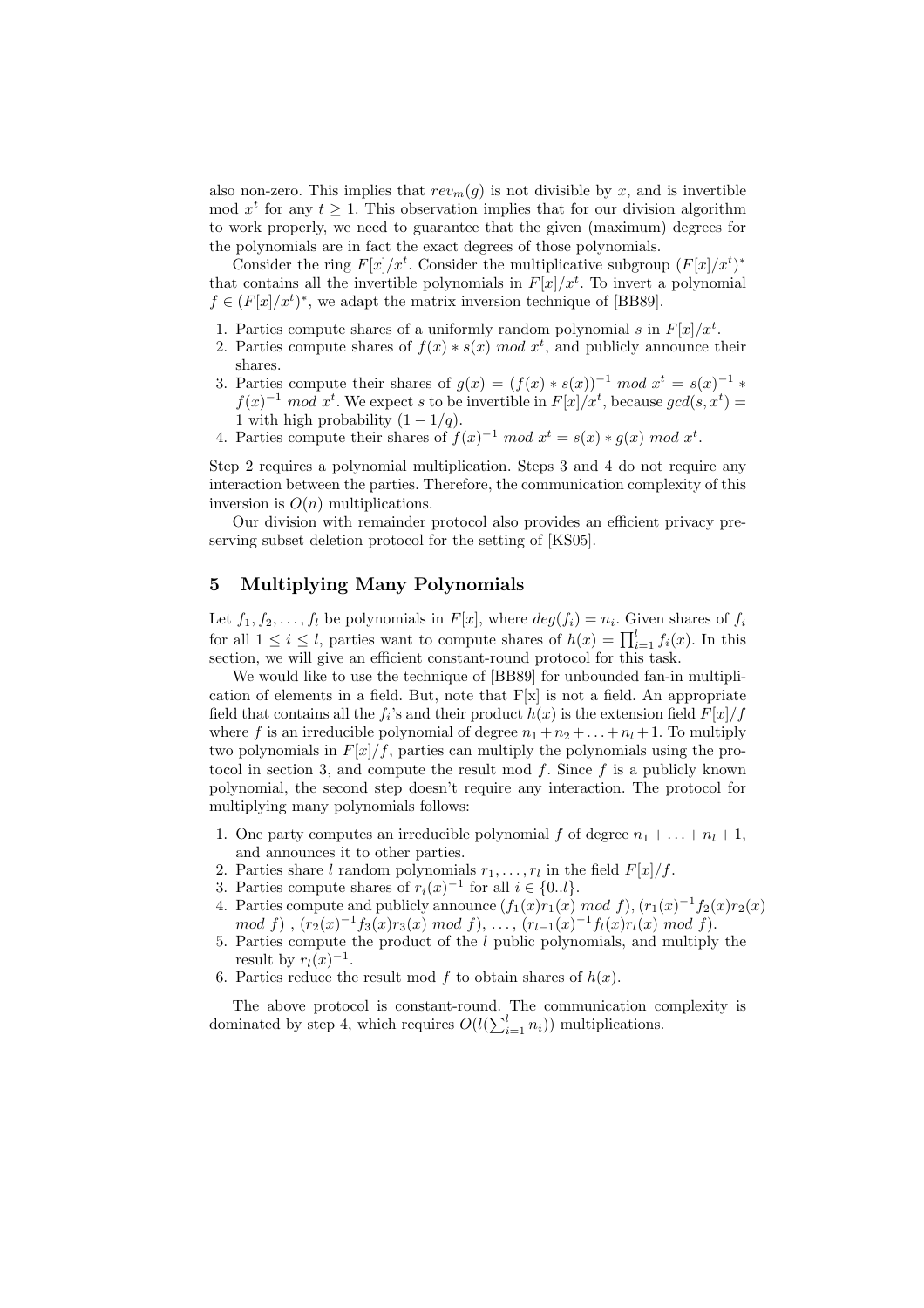### 6 Polynomial Interpolation

Let  $x_i$  and  $y_i$  be shared elements of the field F for  $i \in \{1..n\}$ . Parties would like to compute shares of the polynomial  $f \in F[x]$  such that  $f(x_i) = y_i$  for all  $i \in \{1..n\}.$ 

A simple and constant-round protocol for this problem is possible based on the existing techniques. Consider the Vandermonde matrix:

$$
V = \begin{bmatrix} 1 & x_1 & x_1^2 & \dots & x_1^n \\ 1 & x_2 & x_2^2 & \dots & x_2^n \\ \vdots & \vdots & \vdots & \ddots & \vdots \\ \vdots & \vdots & \vdots & \ddots & \vdots \\ 1 & x_n & x_n^2 & \dots & x_n^n \end{bmatrix}
$$
 (4)

Parties can compute the matrix V, and solve the linear system  $V X =$  $[y_1, y_2, ..., y_n]^T$ . The components of the solution to the linear system are the coefficients of f. If  $x_i$ 's are distinct, the system will be non-singular, and solving the linear system is reduced to matrix inversion. [BB89] gives an efficient and constant-round algorithm for inverting matrices. The communication complexity of this method will be  $O(n^3)$  multiplications.

Using the protocol from section 5 for multiplying many polynomials, we can improve on that, and achieve a constant-round protocol with communication complexity of  $O(n^2)$  multiplications. The protocol follows:

- 1. Parties compute shares of the polynomial  $P = (x x_1)(x x_2)...(x x_n)$ .
- 2. Parties compute shares of n polynomials  $P_i = P/(x x_i)$  for all  $i \in \{1..n\}$ .
- 3. Parties compute shares of  $P_i(x_i)$  and  $P_i(x_i)^{-1}$  for all  $i \in \{1..n\}$ .
- 4. Parties compute shares of the Lagrange coefficients,  $\gamma_i = P_i(x) * P_i(x_i)^{-1}$ for all  $i \in \{1..n\}$ .
- 5. Parties compute shares of  $f = \sum_{i=1}^{n} \gamma_i * y_i$ .

The above protocol is constant round. For step 1, we will use the protocol for multiplying many polynomials which requires  $O(n^2)$  multiplications. Step 2 requires n runs of polynomial division protocol, and also requires  $O(n^2)$  multiplications. Step 3 consists of n polynomial evaluation (or equivalently, n runs of unbounded fan-in multiplication of n field elements), and n inversion of field elements. Therefore, it requires a total of  $O(n^2)$  multiplications. It is easy to see that steps 4 and 5 also require  $O(n^2)$  multiplications. Therefore, the above protocol has a total communication complexity of  $O(n^2)$  multiplications.

# 7 Computing GCD of Polynomials

Given shares of  $f(x)$ , and  $g(x)$  in  $F[x]$ , where  $deg(f) = n$ ,  $deg(g) = m$ , and  $n > m$ , parties want to compute shares of  $d(x) = \gcd(f, q)$ . Here, we assume that we leak the degree of the gcd (so that everyone learns number of coefficients of the gcd).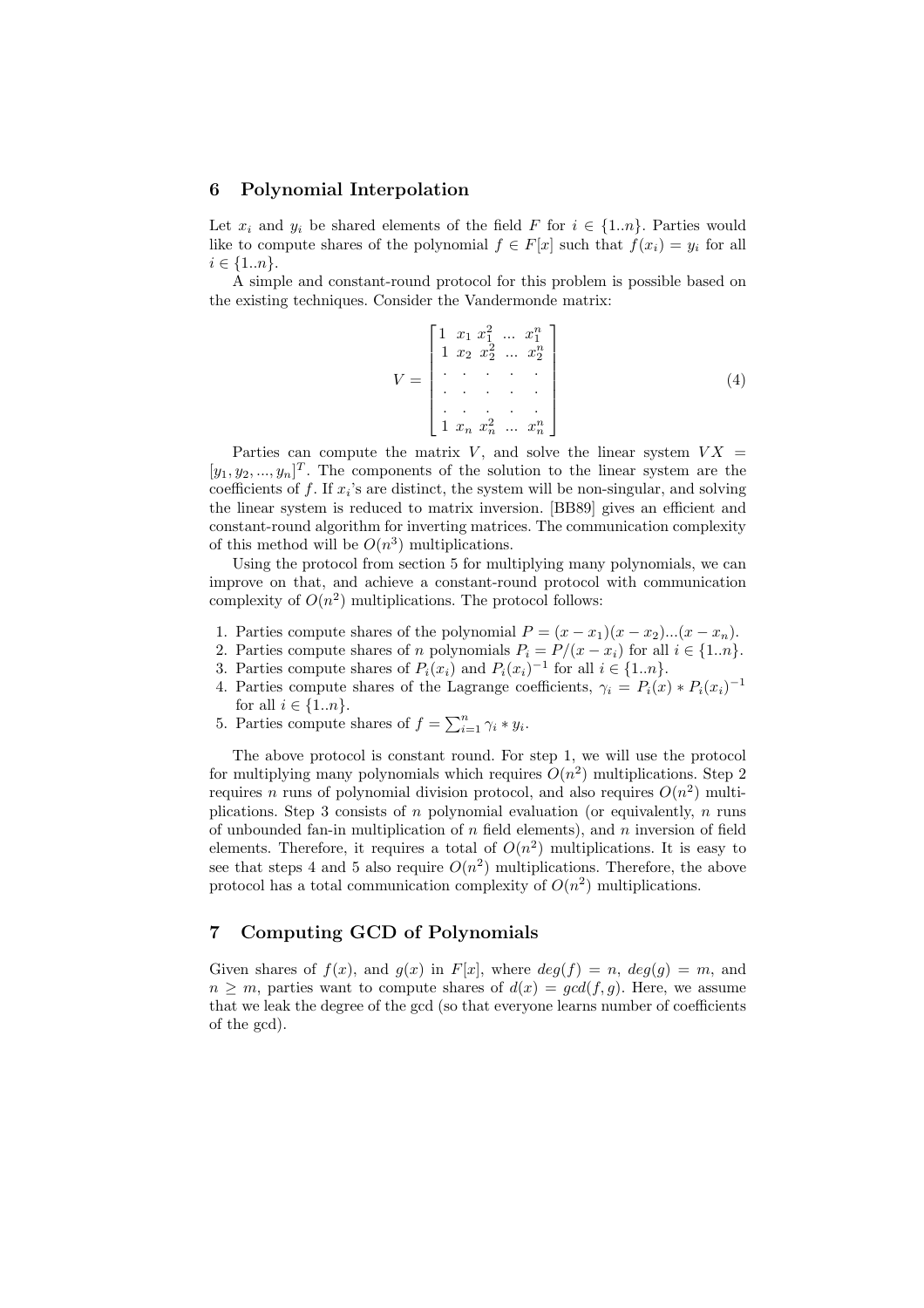Euclid's Algorithm for computing the gcd of two polynomials is sequential in nature. Particularly, it requires the parties to perform  $O(n)$  division protocols in a sequential manner. Furthermore, we cannot use the division algorithm we introduced in Section 4, to improve the communication complexity of a Euclidbased protocol. The reason is that, as we mentioned earlier, the division protocol assumes that the polynomials have non-zero coefficients for their highest degree. This might not be true during all the steps of Euclid's Algorithm. Therefore, we take a different approach to solving the polynomial gcd problem efficiently and in constant number of rounds.

### 7.1 Extended Euclidean Algorithm and Subresultants

Consider the Extended Euclidean Algorithm (EEA) below:

|                                                                                                 | $r_0 = f$ $s_0 = 1$ $t_0 = 0$                                                                                                        |     |
|-------------------------------------------------------------------------------------------------|--------------------------------------------------------------------------------------------------------------------------------------|-----|
|                                                                                                 | $r_1 = g$ $s_1 = 0$ $t_1 = 1$                                                                                                        |     |
|                                                                                                 | $r_2 = r_0 - r_1 * q_1$ $s_2 = s_0 - s_1 * q_1$ $t_2 = t_0 - t_1 * q_1$                                                              |     |
|                                                                                                 | $\mathcal{O}(\mathcal{A})$ and $\mathcal{O}(\mathcal{A})$ are the set of the set of the set of the set of $\mathcal{O}(\mathcal{A})$ |     |
|                                                                                                 | the control of the control of the control of the control of                                                                          |     |
|                                                                                                 | the contract of the contract of the contract of the con-                                                                             |     |
| $r_{i+1} = r_{i-1} - r_i * q_i$ $s_{i+1} = s_{i-1} - s_i * q_i$ $t_{i+1} = t_{i-1} - t_i * q_i$ |                                                                                                                                      |     |
|                                                                                                 | the control of the control of the control of the control of the control of                                                           |     |
|                                                                                                 | $\mathcal{L}(\mathcal{L})$ and the contribution of the contribution of the contribution of $\mathcal{L}(\mathcal{L})$                |     |
|                                                                                                 | the contract of the contract of the contract of the contract of                                                                      |     |
|                                                                                                 | $0 = r_{l-1} - q_l * r_l$ $s_{l+1} = s_{l-1} - q_l * r_l$ $t_{l+1} = t_{l-1} - q_l * r_l$                                            | (5) |

One invariant of the EEA is that  $r_i = s_i * f + t_i * g$  for all  $i \in \{0..l\}$ . Note that  $d(x) = r_l(x)$ , and  $s_l(x)$ , and  $t_l(x)$  are the *Bezout coefficients*. We denote the degree sequence of EEA by  $(n_0, n_1, n_2, \ldots, n_l)$ , where  $n_i = deg(r_i)$  for all  $i \in \{0..l\}.$ 

Next, we review some of the properties of subresultants of two polynomials. These properties will help us design a constant-round protocol for polynomial gcd.

Some Properties of the Subresultants Consider the polynomials  $f(x) =$  $\sum_{j=0}^{n} a_j x^j$  and  $g(x) = \sum_{j=0}^{m} b_j x^j$ . The subresultant matrix  $S_i$  (for  $i \in \{0..m\}$ ) is a  $(n + m - 2i) * (n + m - 2i)$  matrix of the form: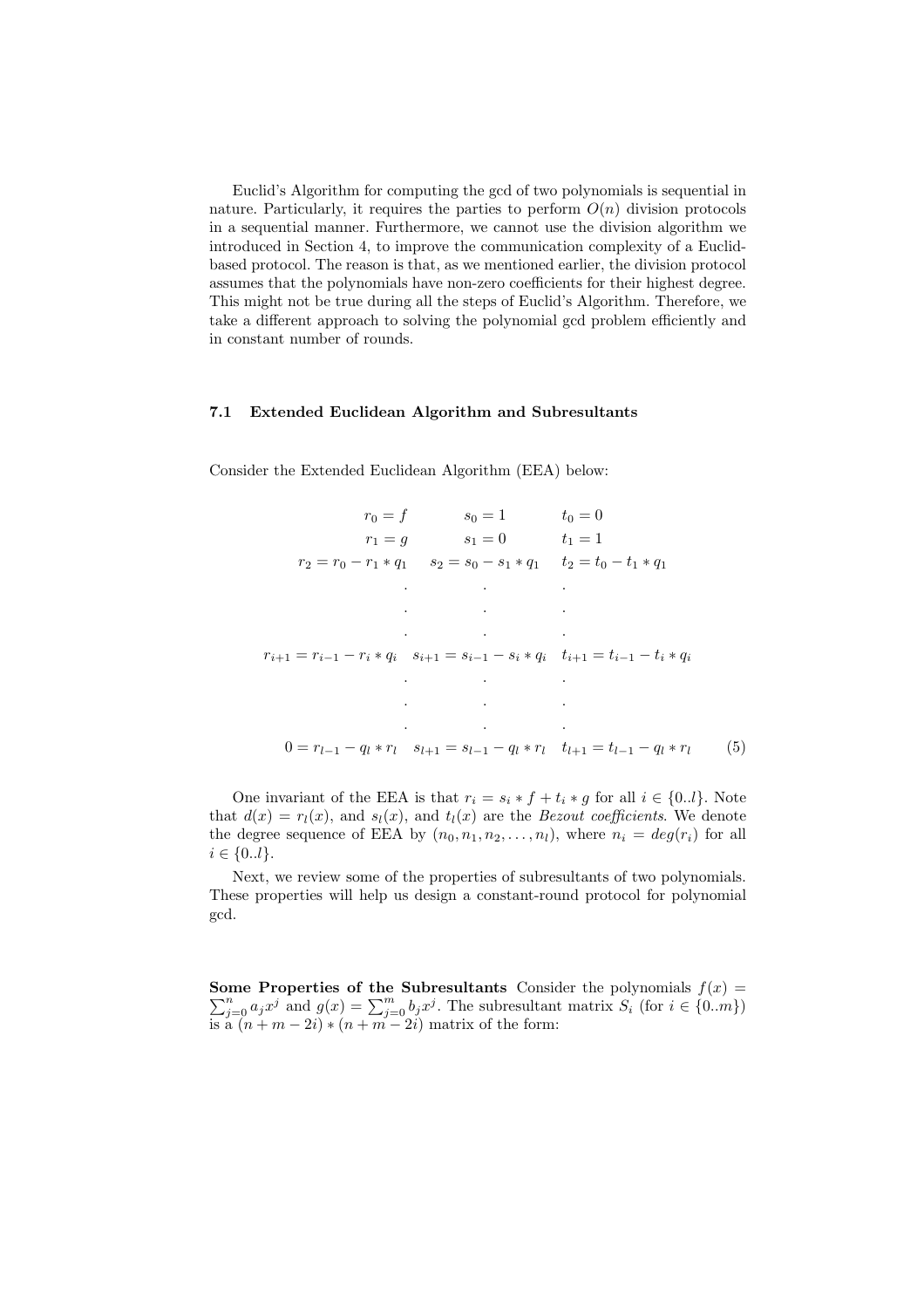

All the entries in the  $S_i$ 's are coefficients of f and g. The following two theorems about the subresultant matrices will be useful (please refer to [GG03] for proof details).

**Theorem 1.** Integer k appears in the degree-sequence of EEA, iff  $det(S_k) \neq 0$ .

**Theorem 2.** If  $k = n_i$ , where  $n_i$  is the ith element in the degree sequence of EEA, the linear system  $S_k * x = [0, ..., 0, 1]^T$  has a unique solution x such that  $s_i = x[1...(m-k)]$ , and  $t_i = x[(m-k+1)...(m+n-2k)]$ .

### 7.2 Shared GCD of Two Polynomials

Here is the intuition behind our protocol for computing shares of the gcd of two shared polynomials. First, parties compute  $p = deg(d(x)) = deg(r<sub>l</sub>(x))$  without learning anything else. Note that based on Theorem 1,  $p$  is the only element in the degree sequence with the property that:

$$
det(S_p) \neq 0, \ and \ det(S_i) = 0 \ for \ all \ 0 \leq i < p. \tag{7}
$$

Parties then jointly solve a linear system (Theorem 2) to compute shares of the Bezout coefficients  $s_i(x)$  and  $t_i(x)$  from which shares of the gcd can be derived. The polynomial gcd protocol follows:

### The Protocol

- 1. Parties compute shares of  $det(S_i)$  for all  $i \in \{0..m\}$ .
- 2. Parties compute shares of non-zero random field elements  $h_1, ..., h_m$ .
- 3. Parties compute shares of  $b_0, ..., b_m$  such that  $b_k = \sum_{i=0}^k h_i * det(S_i)$  for all  $k \in \{0..m\}$ . (Note:  $b_i = 0$  for all  $0 \leq i \leq p$ .  $b_i \neq 0$  for all  $p \leq i \leq m$ , with high probability).
- 4. Parties generate shares of non-zero random elements  $r_1, ..., r_m$  of the field.
- 5. Parties compute and announce shares of values  $c_i = r_i * b_i$ .
- 6. Note that  $c_i = 0$  for all  $0 \leq i < p$ , and  $c_i \neq 0$  for all  $p \leq i \leq m$ . By counting the non-zero  $c_i$ 's, parties learn  $p = deg(d(x))$  (Nothing else is learned, since all the non-zero  $c_i$ 's are random).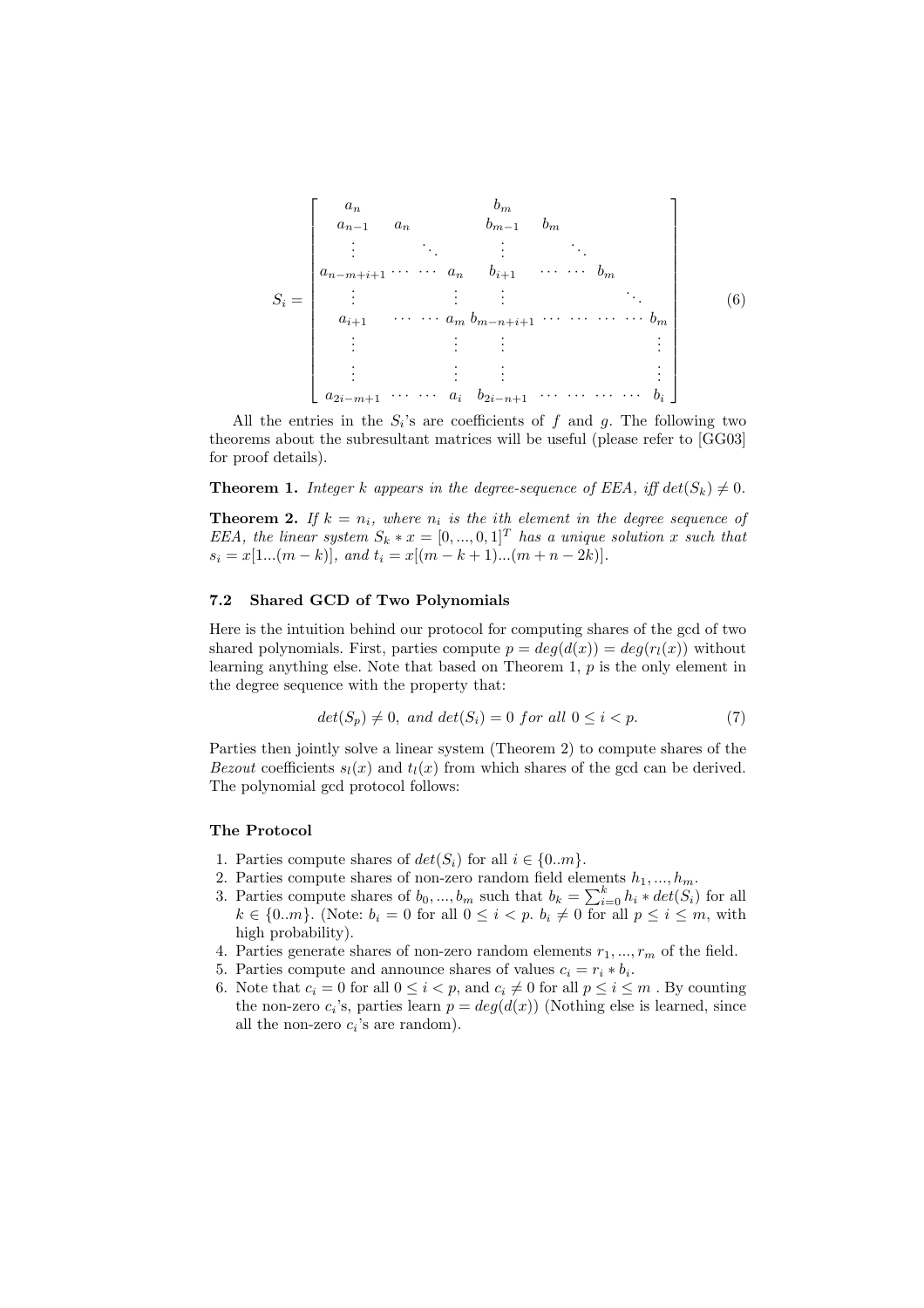- 7. Parties compute shares of the solution to the linear system  $S_p * X = [0, ..., 1]^T$ , and extract shares of the  $s_l(x)$  and  $t_l(x)$  from the unique shared solution (based on Theorem 2).
- 8. Parties compute shares of  $d = f * s_l + g * t_l$ . (Parties only consider the first  $p + 1$  coefficients of the result).

All the steps of the protocol can be performed in constant number of rounds. [CD01] introduces an efficient, and constant-round algorithm for computing determinant of a shared matrix (step 1). Since  $S_p$  is always invertible, the linear system of step 7 can be solved using the matrix inversion protocol of [BB89].

The communication complexity of the protocol is dominated by step 1, in which determinants of  $O(n)$  matrices are computed, and each matrix is  $O(n)$  by  $O(n)$ . In the computational setting, our protocol is not very appealing. In particular, the general MPC protocol of [BMR90] can compute the gcd of two polynomials in constant number of rounds and with communication complexity of  $O(n^2)$ multiplications. Our protocol is more interesting in the information-theoretic setting. In the information-theoretic setting, we only know of general constantround protocols for problems in  $NL$  (please see [FKN94],[IK97],[IK00]). It is unlikely that these general techniques would lead to the same communicationefficiency as our protocol for polynomial gcd.

### 7.3 Are Two Shared Polynomials Coprime?

Given shares of  $f(x)$  and  $g(x)$  in  $F[x]$ , parties want to compute shares of the bit b such that  $b = 0$  if  $gcd(f, g) = 1$ , and  $b = 1$  otherwise.

Let us consider the *Syslvester* matrix  $(S_0)$  of the two polynomials. The determinant of this matrix is also called the resultant of two polynomials. The following is a corollary of theorem 1:

Corollary 1.  $gcd(f, g) = 1$  iff  $det(S_0) \neq 0$ .

This leads to the following protocol:

- 1. Parties compute shares of the determinant of  $S_0$ .
- 2. Parties compute shares of the bit b such that  $b = 0$  if  $det(S_0) = 0$  and  $b = 1$ otherwise.

This reduces the problem to a protocol for testing equality of a shared value with zero. One can use the protocol given in [DFNT05] to implement such a functionality in constant-round.

### 7.4 Shared GCD of Many Polynomials

Given shares of polynomials  $f_1, f_2, \ldots, f_t$  in  $F[x]$ , parties want to compute shares of  $gcd(f_1, ..., f_t)$ .

Let  $g = f_2 + \sum_{3 \leq i \leq t} r_i f_i$ , where  $r_i$ 's are chosen independently at random from F. The following theorem shows that  $gcd(f_1, \ldots, f_t) = gcd(g, f_1)$  with very high probability (see Chapter 6 of [GG03] for proof details).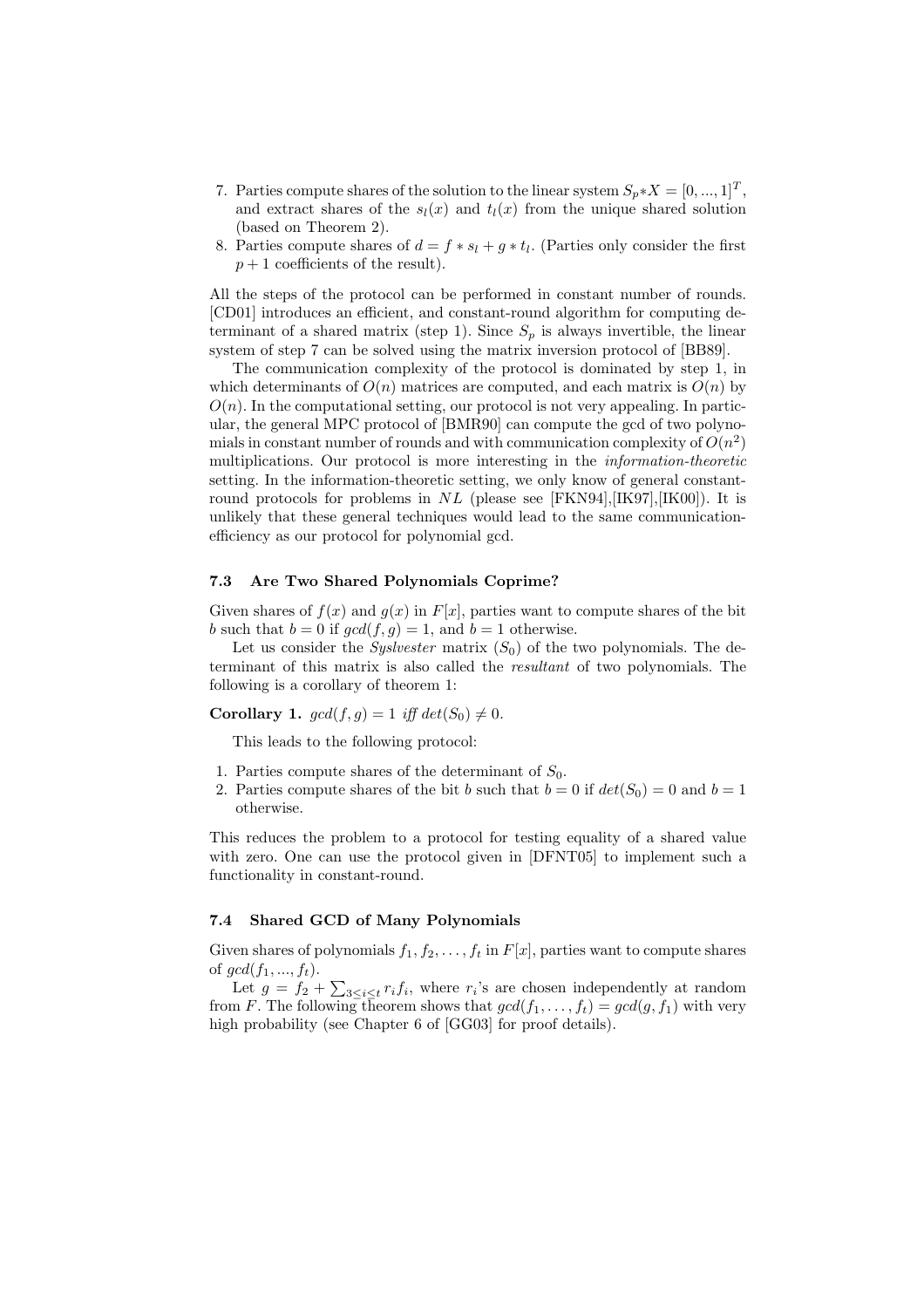**Theorem 3.** The probability that  $gcd(f_1, \ldots, f_t) \neq gcd(g, f_1)$  is less than  $(\max_{1\leq i\leq t} deg(f_i))/q.$ 

This leads to the following protocol for computing the shared gcd of many shared polynomials:

- 1. Parties generate shares of random field elements  $r_i$  for all  $i \in \{1..t\}$ .
- 2. Parties compute shares of  $g = f_2 + \sum_{3 \leq i \leq t} r_i f_i$ .
- 3. Parties compute shares of  $d = \gcd(q, f_1)$  using the given constant-round polynomial gcd.

# References

- [BB89] J. Bar-Ilan and D. Beaver. Non-cryptographic fault-tolerant computing in constant number of rounds of interaction. In Proceedings of ACM PODC, pp. 201-209, 1989.
- [BGW88] M. Ben-Or, S. Goldwasser, and A. Widgerson. Completeness theorems for non-cryptographic fault-tolerant distributed computation. In Proceedings of ACM STOC, pages 1-10, 1988.
- [BMR90] D. Beaver, S. Micali, P. Rogaway. The Round Complexity of Secure Protocols. In Proceedings of 22nd ACM STOC, pp. 503-513, 1990.
- [CCD88] D. Chaum, C. Crepeau, and I. Damgard. Multi-party unconditionally secure protocols. In Proceedings of ACM STOC, pages 11-19, 1988.
- [CD01] R. Cramer and I. Damgard. Secure distributed linear algebra in a constant number of rounds. In Proceedings of Crypto, pages 119-136, August 2001.
- [CDN01] R. Cramer, I. Damgard, and J. Nielsen. Multiparty computation from homomorphic encryption. In Proceedings of Eurocrypt, pages 280-300, 2001.
- [DFNT05] I. Damgård, M. Fitzi, J. Buus Nielsen, and T. Toft. How to split a shared secret into shared bits in constant-round. Cryptology ePrint Archive, Report 2005/140, 2005. http://eprint.iacr.org/.
- [FIPR05] M. Freedman, Y. Ishai, B. Pinkas, and O. Reingold. Keyword search and oblivious pseudorandom functions. In Proceedings of Theory of Cryptography Conference, 2005.
- [FKN94] U. Feige, J. Kilian, M. Naor. A Minimal Model for Secure Computation. In Proceedings of ACM STOC '94, pp. 554-563, 1994.
- [FNP04] M. Freedman, K. Nissim, and B. Pinkas. Efficient private matching and set intersection. In Proceedings of Eurocrypt, 2004.
- [FP00] P. Fouque and D. Pointcheval. Threshold cryptosystems secure against chosen-ciphertext attacks. In Proceedings of Asiacrypt, pages 573-84, 2000.
- [GG03] J. Von Zur Gathen and J. Gerhard. Modern Computer Algebra. University Press, Cambridge, 2nd edition, 2003.
- [GMW87] O. Goldreich, S. Micali, and A. Wigderson. How to play any mental game or a completeness theorem for protocols with honest majority. Proceedings of the 19th Annual ACM symposium on Theory of Computing, pages 218-229, 1987.
- [GRR98] R. Gennaro, M. Rabin, and T. Rabin. Simplified vss and fast-track multiparty computations with applications to threshold cryptography. In Proceedings of ACM PODC, pages 101-111, 1998.